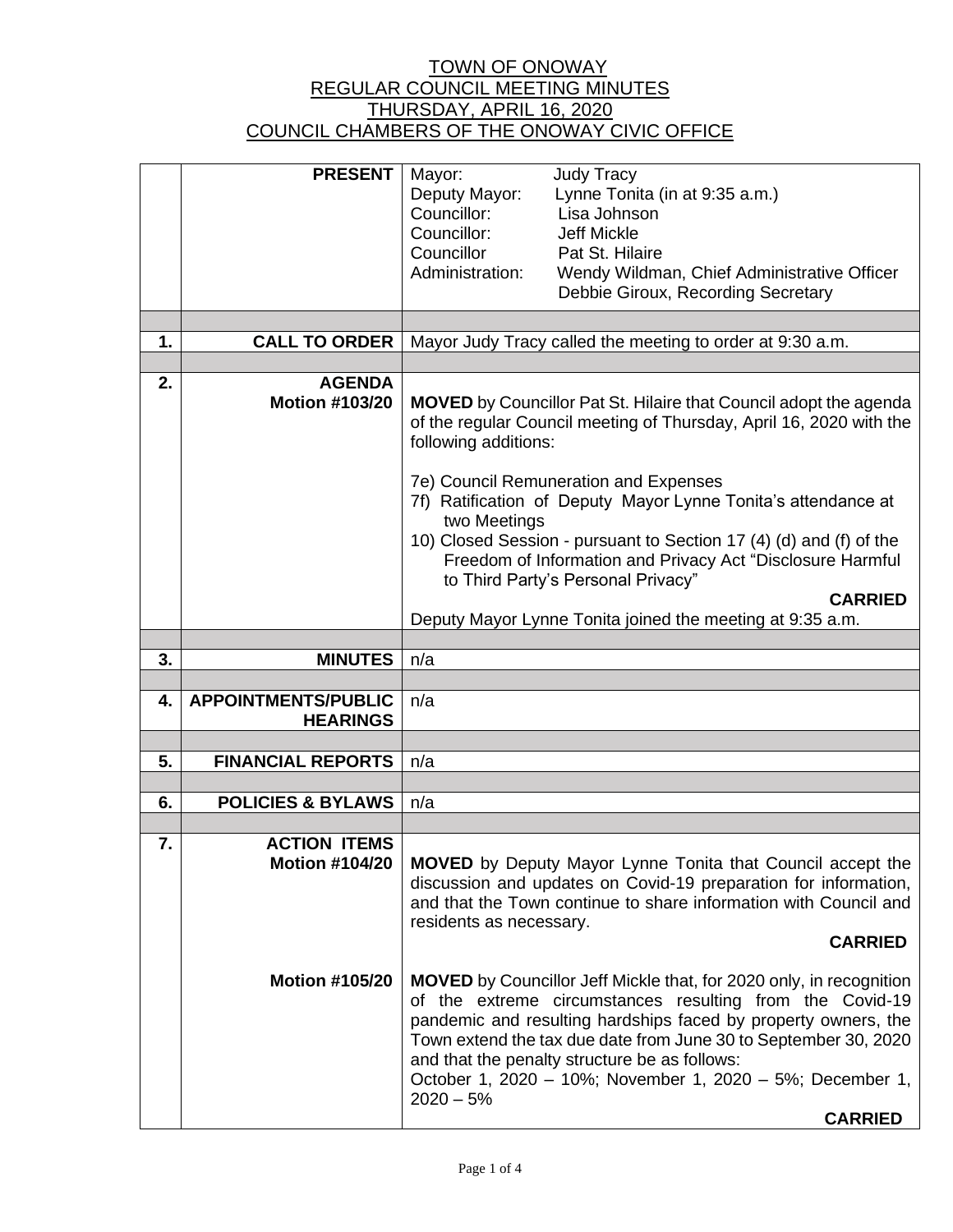|    | Council recessed from 10:45 a.m. to 10:55 a.m.                                                                                                                                                                                                                                                                                                                                                                                                                                                                                                                                                                                                                                    |                                                                                                                                                                                                                                                                                                                                                                                                                                                                                                                                     |  |
|----|-----------------------------------------------------------------------------------------------------------------------------------------------------------------------------------------------------------------------------------------------------------------------------------------------------------------------------------------------------------------------------------------------------------------------------------------------------------------------------------------------------------------------------------------------------------------------------------------------------------------------------------------------------------------------------------|-------------------------------------------------------------------------------------------------------------------------------------------------------------------------------------------------------------------------------------------------------------------------------------------------------------------------------------------------------------------------------------------------------------------------------------------------------------------------------------------------------------------------------------|--|
|    | <b>Motion #106/20</b>                                                                                                                                                                                                                                                                                                                                                                                                                                                                                                                                                                                                                                                             | <b>MOVED</b> by Deputy Mayor Lynne Tonita that, in recognition of the<br>extreme circumstances resulting from the Covid-19 pandemic and<br>resulting hardships faced by property owners, Council approve the<br>2020 draft Operating budget as presented, with a 0% increase in<br>municipal tax dollars collected, and that the minimum tax remain at<br>\$875.00 per residential property and \$1075.00 for non-residential<br>property, and that the Tax Rate Bylaw be brought to the next<br>Council meeting.<br><b>CARRIED</b> |  |
|    | <b>Motion #107/20</b>                                                                                                                                                                                                                                                                                                                                                                                                                                                                                                                                                                                                                                                             | <b>MOVED</b> by Councillor Jeff Mickle that the Sturgeon River<br>Watershed Management Plan 2020 be accepted for information<br>and that Council resolve to work collaboratively with other<br>municipalities and the Sturgeon River Watershed Association to<br>implement the Plan.                                                                                                                                                                                                                                                |  |
|    |                                                                                                                                                                                                                                                                                                                                                                                                                                                                                                                                                                                                                                                                                   | <b>CARRIED</b>                                                                                                                                                                                                                                                                                                                                                                                                                                                                                                                      |  |
|    | <b>Motion #108/20</b>                                                                                                                                                                                                                                                                                                                                                                                                                                                                                                                                                                                                                                                             | <b>MOVED</b> by Councillor Pat St. Hilaire that Council expense claims<br>for mileage be paid whenever Councillors chose to claim their<br>mileage costs for reimbursement.                                                                                                                                                                                                                                                                                                                                                         |  |
|    |                                                                                                                                                                                                                                                                                                                                                                                                                                                                                                                                                                                                                                                                                   | <b>CARRIED</b>                                                                                                                                                                                                                                                                                                                                                                                                                                                                                                                      |  |
|    | <b>Motion #109/20</b>                                                                                                                                                                                                                                                                                                                                                                                                                                                                                                                                                                                                                                                             | <b>MOVED</b> by Councillor Pat St. Hilaire that Deputy Mayor Lynne<br>Tonita's attendance at the Government of Alberta Town Hall<br>meeting of Tuesday, April 14, 2020 and the Unstoppable<br>Conversations Meeting of April 9, 2020 be ratified.                                                                                                                                                                                                                                                                                   |  |
|    |                                                                                                                                                                                                                                                                                                                                                                                                                                                                                                                                                                                                                                                                                   | <b>CARRIED</b>                                                                                                                                                                                                                                                                                                                                                                                                                                                                                                                      |  |
|    |                                                                                                                                                                                                                                                                                                                                                                                                                                                                                                                                                                                                                                                                                   |                                                                                                                                                                                                                                                                                                                                                                                                                                                                                                                                     |  |
| 8. | <b>COUNCIL, COMMITTEE</b><br><b>&amp; STAFF REPORTS</b><br><b>Motion #110/20</b>                                                                                                                                                                                                                                                                                                                                                                                                                                                                                                                                                                                                  | <b>MOVED</b> by Councillor Lisa Johnson that, due to the water meter<br>discrepancies, the Town provide \$4,000.00 from the unrestricted<br>surplus to the Onoway and District Agricultural Society for water<br>consumption costs in 2019.                                                                                                                                                                                                                                                                                         |  |
|    | <b>CARRIED</b><br><b>Motion #111/20</b><br><b>MOVED</b> by Deputy Mayor Lynne Tonita that the Town provide<br>\$7,000.00 to the Onoway and District Agricultural Society for a 3<br>year period beginning in 2020 for water consumption costs for the<br>ice surface. The 2020 remittance will depend on the lifting of the<br>Covid-19 ban (and the arena opening and operating for the<br>2020/2021 season).<br><b>CARRIED</b><br><b>Motion #112/20</b><br><b>MOVED</b> by Deputy Mayor Lynne Tonita that the verbal Council<br>reports and the written and verbal reports from the Chief<br>Administrative Officer be accepted for information as presented.<br><b>CARRIED</b> |                                                                                                                                                                                                                                                                                                                                                                                                                                                                                                                                     |  |
|    |                                                                                                                                                                                                                                                                                                                                                                                                                                                                                                                                                                                                                                                                                   |                                                                                                                                                                                                                                                                                                                                                                                                                                                                                                                                     |  |
|    |                                                                                                                                                                                                                                                                                                                                                                                                                                                                                                                                                                                                                                                                                   |                                                                                                                                                                                                                                                                                                                                                                                                                                                                                                                                     |  |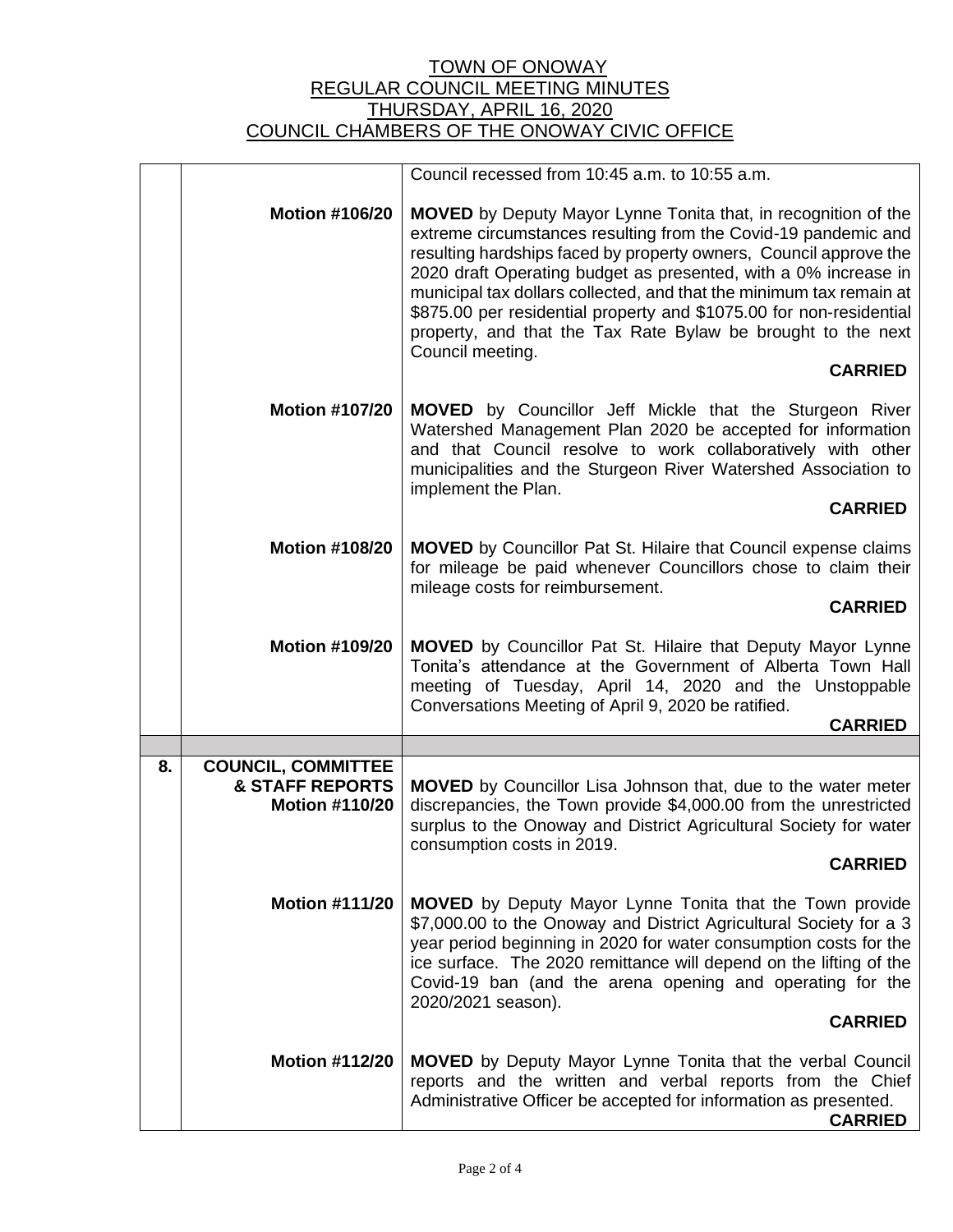| 9.  | <b>INFORMATION ITEMS</b><br><b>Motion #113/20</b>                       | <b>MOVED</b> by Councillor Pat St. Hilaire that Council accept the<br>following items for information as presented:<br>a) Community Futures Yellowhead East - April 14, 2020 email<br>regarding free coaching they are providing for businesses to<br>navigate COVID 19<br>b) Pitch In Week - No date will be set for 2020. Our supplies<br>have arrived and if an opportunity doesn't arise to use them this<br>year, the Town is asked to keep those supplies on hand for next<br>year<br>c) Towns West Alberta Urban Municipalities Association (AUMA)<br>Update - April 9, 2020 email from Fayrell Wheeler, Councillor,<br>Town of Drayton Valley<br>d) Alberta First Responders Radio Communications System<br>(AFRRCS) - April 7, 2020 letter from Karen St. Martin, Chief<br>Administrative Officer, Town of Mayerthorpe, advising that the<br>Third Party Agreement between Mayerthorpe and the Town of<br>Onoway is terminated immediately as Third Party Agreements<br>are not permitted.<br><b>CARRIED</b> |  |  |
|-----|-------------------------------------------------------------------------|-----------------------------------------------------------------------------------------------------------------------------------------------------------------------------------------------------------------------------------------------------------------------------------------------------------------------------------------------------------------------------------------------------------------------------------------------------------------------------------------------------------------------------------------------------------------------------------------------------------------------------------------------------------------------------------------------------------------------------------------------------------------------------------------------------------------------------------------------------------------------------------------------------------------------------------------------------------------------------------------------------------------------|--|--|
|     |                                                                         |                                                                                                                                                                                                                                                                                                                                                                                                                                                                                                                                                                                                                                                                                                                                                                                                                                                                                                                                                                                                                       |  |  |
| 10. | <b>CLOSED SESSION</b><br><b>Motion #114/20</b><br><b>Motion #115/20</b> | MOVED by Councillor Lisa Johnson that, pursuant to Section<br>197(2) of the Municipal Government Act and Section 17 of the<br>Freedom of Information and Protection of Privacy Act (FOIP),<br>Council move into a Closed Session at 12:00 p.m. to discuss the<br>following item:<br>1. "Disclosure Harmful to Personal Privacy"<br><b>CARRIED</b><br>Council recessed from 12:00 p.m. to 12:05 p.m.<br><b>CLOSED SESSION:</b><br>The following individuals were present for the Closed Session:<br>Mayor Judy Tracy<br>Deputy Mayor Lynne Tonita<br>Councillor Lisa Johnson<br><b>Councillor Jeff Mickle</b><br><b>Councillor Pat St. Hilaire</b><br>Chief Administrative Officer Wendy Wildman<br><b>Recording Secretary Debbie Giroux</b><br><b>MOVED</b> by Councillor Pat St. Hilaire that Council move out of                                                                                                                                                                                                    |  |  |
|     |                                                                         | Closed Session at 12:15 p.m.<br><b>CARRIED</b>                                                                                                                                                                                                                                                                                                                                                                                                                                                                                                                                                                                                                                                                                                                                                                                                                                                                                                                                                                        |  |  |